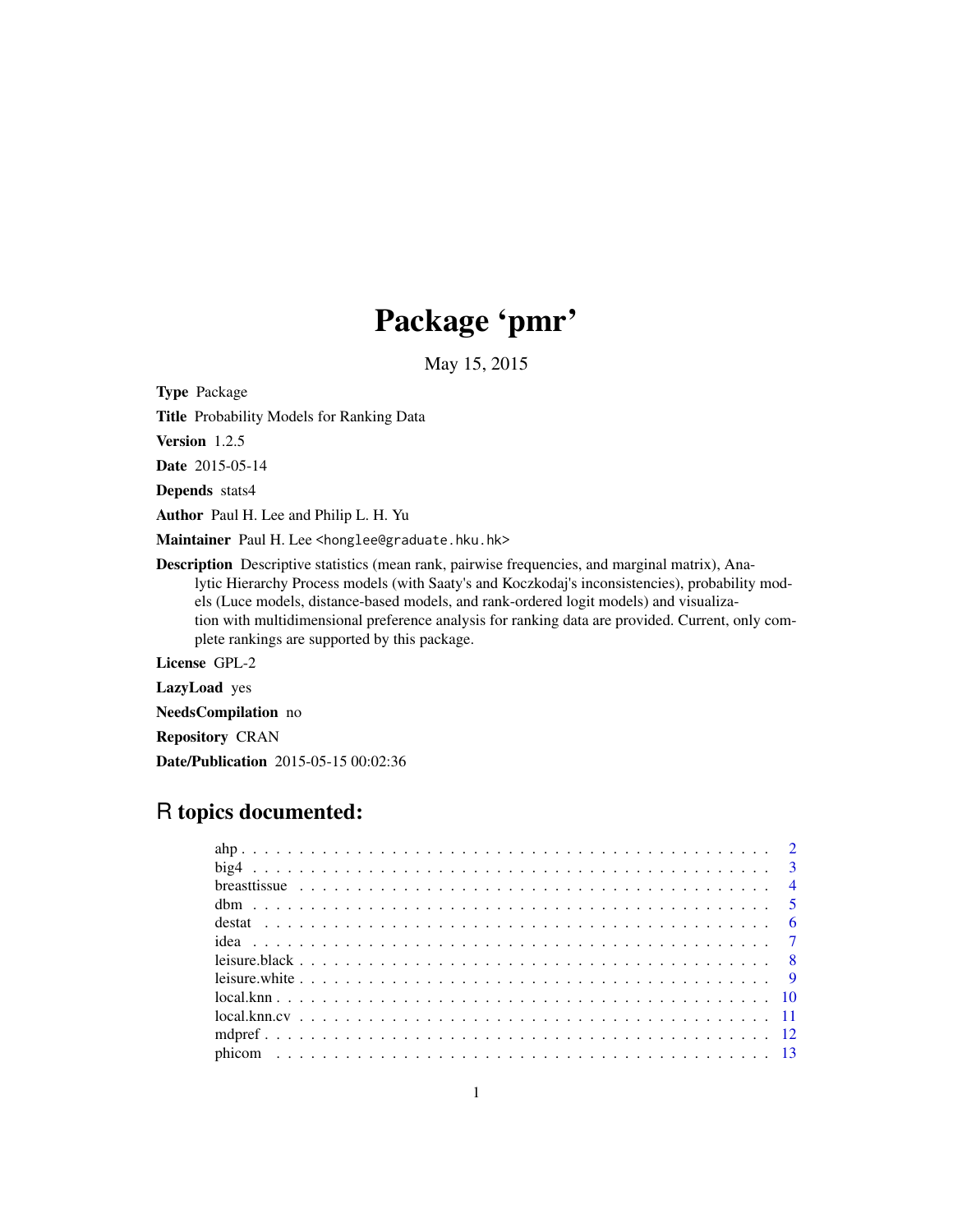<span id="page-1-0"></span>

ahp *The Analytic hierarchy process (AHP)*

#### Description

Computing the weights, Saaty's (1977) and Koczkodaj's (1997) inconsistencies for analytic hierarchy process (AHP).

# Usage

ahp(dset, sim\_size=500)

#### Arguments

| dset     | an "A" matrix. It should be a square matrix with diagonal values equal 1 and |
|----------|------------------------------------------------------------------------------|
|          | $a_{i}$ = $1/a_{i}$ ij \$.                                                   |
| sim size | simulation size for computation of Saaty's inconsistency. Default is 500.    |

# Value

| weighting | Eigenvalues of the criteria. |
|-----------|------------------------------|
| Saaty     | Saaty's inconsistency.       |
| Koczkodaj | Koczkodaj's inconsistency.   |

# Author(s)

Paul H. Lee and Philip L. H. Yu

# References

Koczkodaj, W. W., Herman, M. W., and Orlowski, M. (1997) Using consistency-driven pairwise comaprisons in knowledge-based systems. Proceedings of the sixth international conference on information and knowledge management, ACM Press, 91-96.

Saaty, T. L. (1980) The Analytic Hierarchy Process. McGraw-Hill, New York.

Saaty, T. L. (1977) A scaling methods for priorities in hierarchical structure. Journal of Mathematical Psychology, 15, 234-281.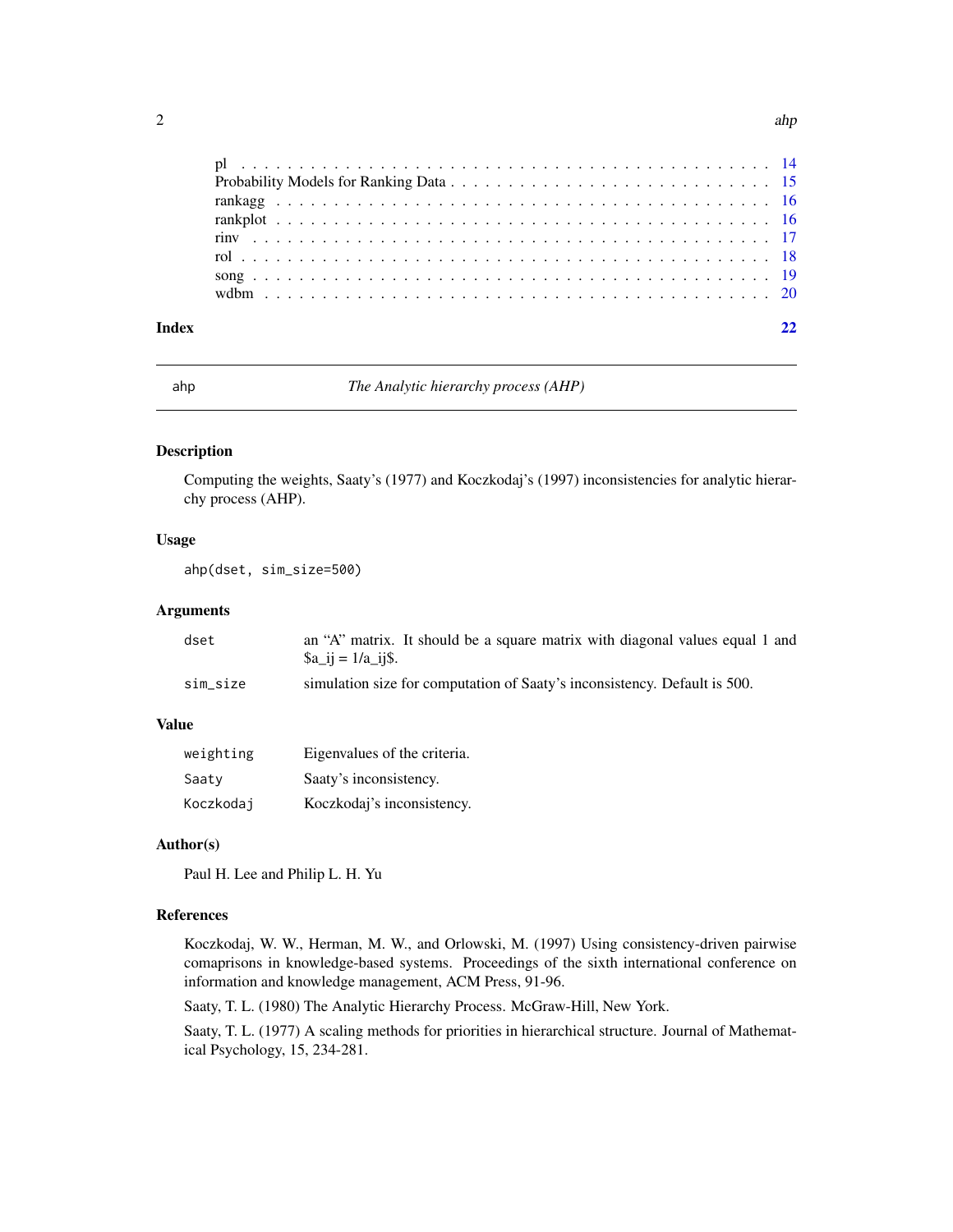#### <span id="page-2-0"></span> $big4$  3

# Examples

```
## create an artificial A matrix abc, example taken from Koczkodaj et al. (1997)
abc \le matrix(data = 1:16, nrow = 4, ncol = 4, byrow = TRUE)
abc[1,1] < -1abc[1,2] < -2abc[1,3] <- 5
abc[1,4] < -4abc[2,1] < -1/2abc[2,2] < -1abc[2,3] < -3abc[2,4] < -1.9abc[3,1] < -1/5abc[3,2] < -1/3abc[3,3] <- 1
abc[3,4] < -0.7abc[4,1] < -1/4abc[4,2] < -1/1.9abc[4,3] < -1/0.7abc[4,4] < -1## compute the weights, Saaty's and Koczkodaj's inconsistencies
## ahp(abc)
```
big4 *big4*

#### Description

Ranking of 4 English Premier League teams from season 1992-1993 to 2012-2013.

## Usage

data(big4)

#### Format

A data frame with 18 observations on the following 5 variables.

Arsenal the rank of team "Arsenal"

Chelsea the rank of team "Chelsea"

Liverpool the rank of team "Liverpool"

Manchester.United the rank of team "Manchester United"

n number of observations

# Details

The comparative performance of the "Big Four" since the start of the English Premier League.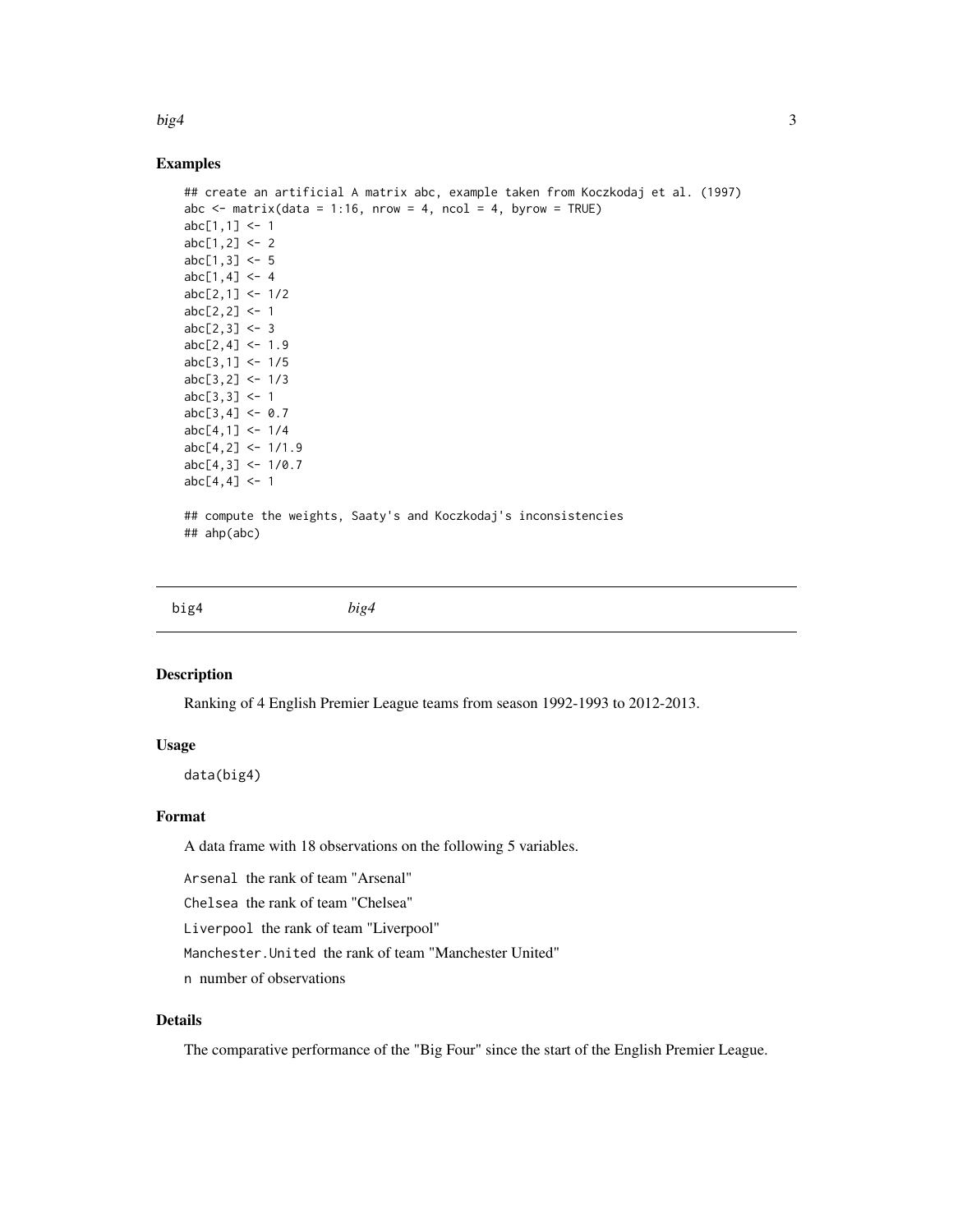#### <span id="page-3-0"></span>Source

Wikipedia. (2013) http://en.wikipedia.org/wiki/Premier\_League

#### References

Wikipedia. (2013) http://en.wikipedia.org/wiki/Premier\_League

#### Examples

```
data(big4)
## maybe str(big4) ; plot(big4) ...
```
breasttissue *breasttissue*

# **Description**

Ranking of 4 breast cancer categories of 106 observations. The original dataset was a categorical one, and it was converted to the current ranking dataset by sorting the expected probabilities (computed by fitting a stepwise logistic regression) of the 4 categories.

#### Usage

data(breasttissue)

#### Format

A data frame with 106 observations on the following 4 variables.

- adi the rank of category "adipose"
- car the rank of category "carcinoma"
- con the rank of category "connective"
- new the rank of cateogry "fibro-adenoma, mastopathy or glandular"

### Details

The rankings were generated by first fitting a stepwise logistic regression to the original dataset, and then sorted by the expected probabilities of the 4 categories.

#### Source

Frank, A., Asuncion, A. (2010) UCI Machine Learning Repository. http://archive.ics.uci.edu/ml

# References

Jossinet, J. (1996) Variability of impedivity in normal and pathological breast tissue. Medical and Biological Engineering and Computing 34, 346-350.

da Silva, J. E., de Sa, J. P., Jossinet, J. (2000) Classification of breast tissue by electrical impedance spectroscopy. Medical and Biological Engineering and Computing 38, 26-30.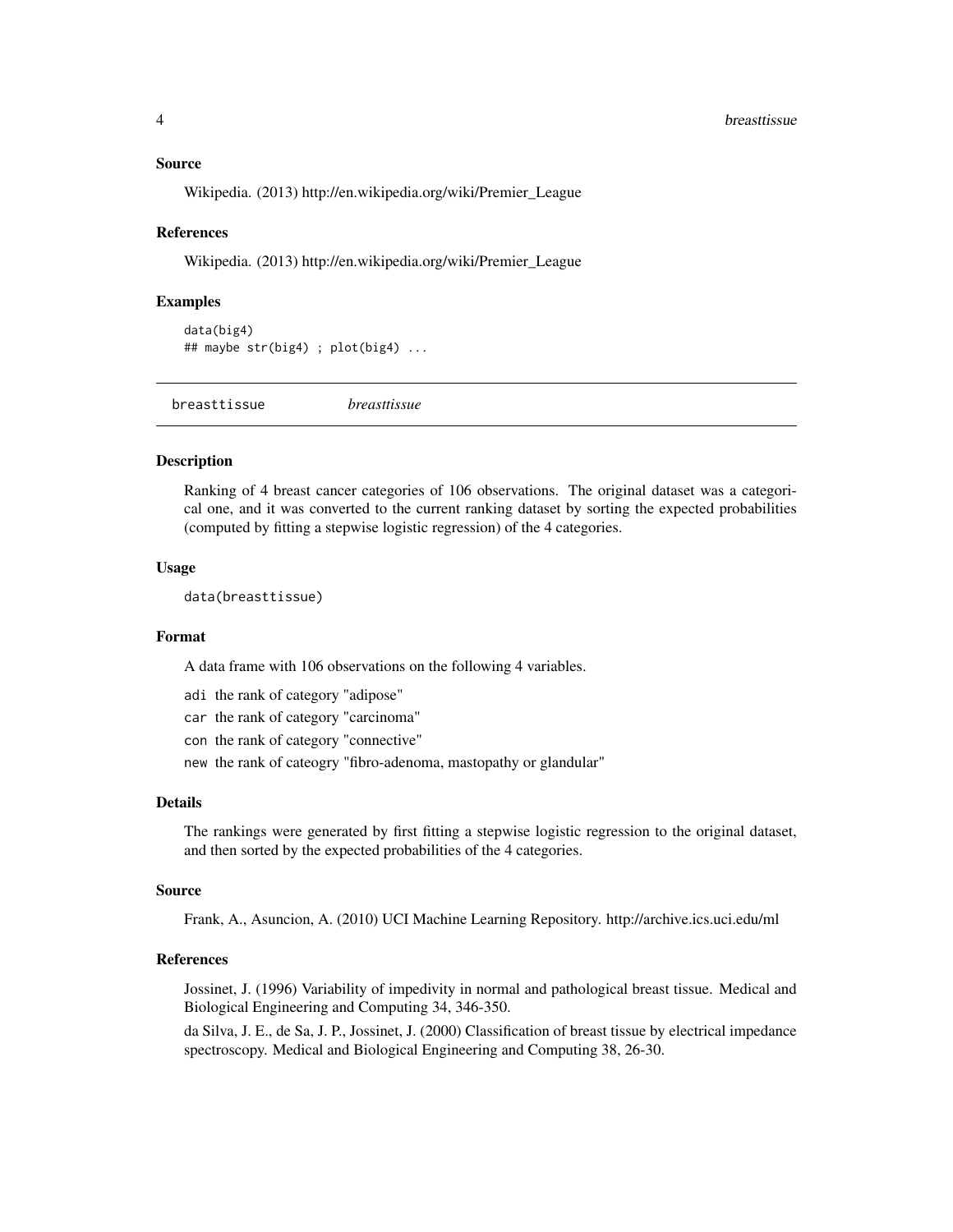#### <span id="page-4-0"></span>dbm 5

# Examples

```
data(breasttissue)
## maybe str(breasttissue) ; rankagg(breasttissue) ...
```
<span id="page-4-1"></span>

dbm *Distance-based Models*

# Description

Distance-based Models for ranking data. The distance-based models assume that rankings closer to the modal ranking are more likely to be observed.

# Usage

dbm(dset, dtype="tau")

# Arguments

| dset  | a ranking dataset                                                          |
|-------|----------------------------------------------------------------------------|
| dtype | type of distance between two rankings. tau: Kendall's tau, rho: Spearman's |
|       | rho, rho2 : Spearman's rho square, foot : footrule                         |

# Details

Fit the distance-based models for the dataset and return a mle object. Standard methods on mle (e.g., @coef, @vcov) apply. The modal ranking and the Chi-square residual are given in the output.

#### Author(s)

Paul H. Lee and Philip L. H. Yu

#### See Also

[wdbm](#page-19-1)

# Examples

```
library(pmr)
## create an artificial dataset
X1 \leftarrow c(1,1,2,2,3,3)X2 \leftarrow c(2,3,1,3,1,2)X3 \leq c(3,2,3,1,2,1)n \leq C(6, 5, 4, 3, 2, 1)test <- data.frame(X1,X2,X3,n)
```
## fit the distance-based model with Spearman's rho distance ## dbm(test,dtype="rho")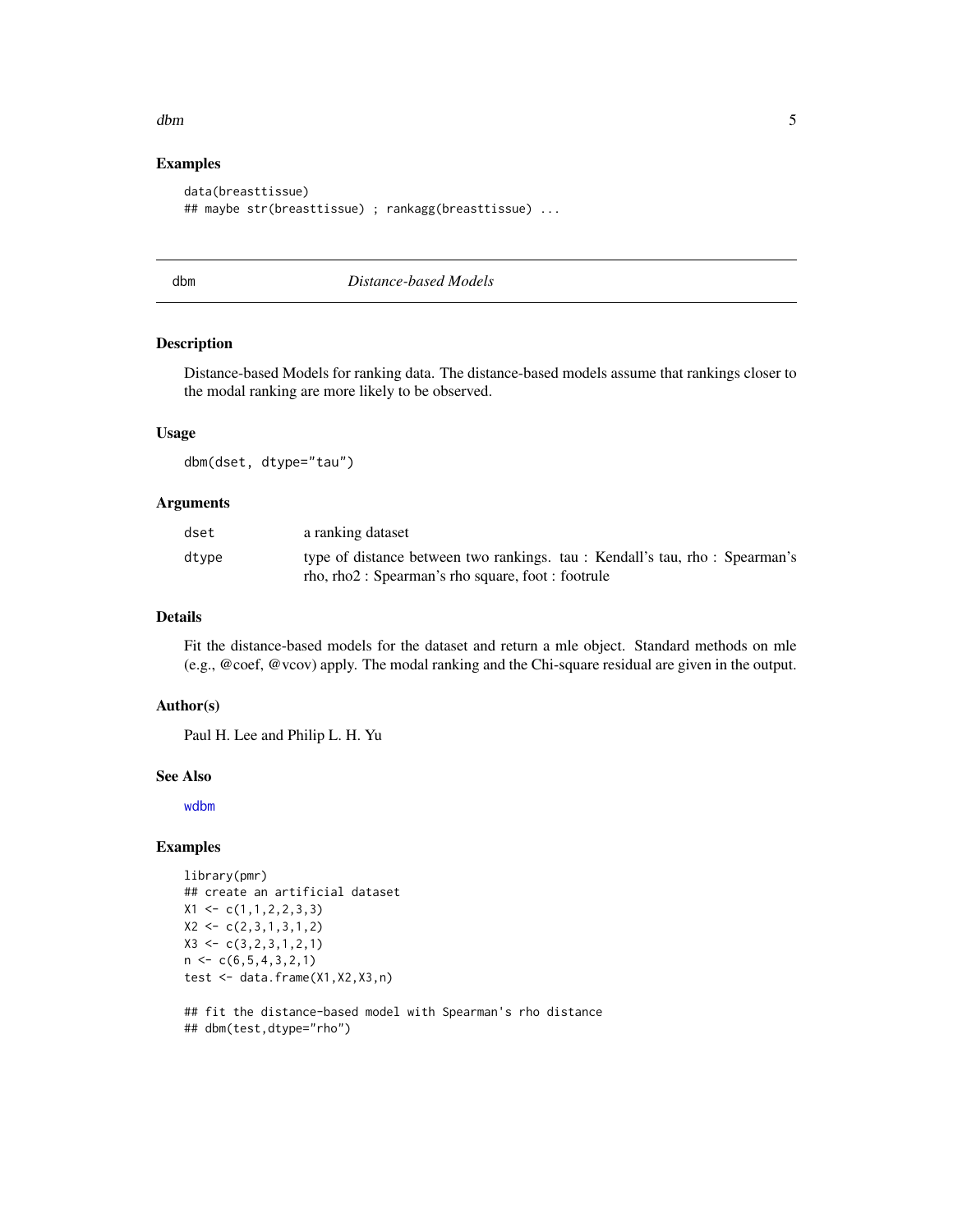<span id="page-5-0"></span>

Computing the descriptive statistics (mean rank, pairs matrix, and marginals matrix) of a ranking dataset.

# Usage

destat(dset)

# Arguments

| dset |  | a ranking dataset (aggregated) |
|------|--|--------------------------------|
|------|--|--------------------------------|

#### Value

| mean.rank | Mean rank of the items.                                                                                   |
|-----------|-----------------------------------------------------------------------------------------------------------|
| pair      | The number of observations which the first item (row) is more preferred than<br>the second item (column). |
| mar       | The number of observations which the item i (row) is ranked j (column).                                   |

# Author(s)

Paul H. Lee and Philip L. H. Yu

# Examples

```
## create an artificial dataset
X1 \leftarrow c(1,1,2,2,3,3)X2 \leftarrow c(2,3,1,3,1,2)X3 \leftarrow c(3, 2, 3, 1, 2, 1)n < -c(6, 5, 4, 3, 2, 1)test <- data.frame(X1,X2,X3,n)
## compute the descriptive statistics of the artificial dataset
```
## destat(test)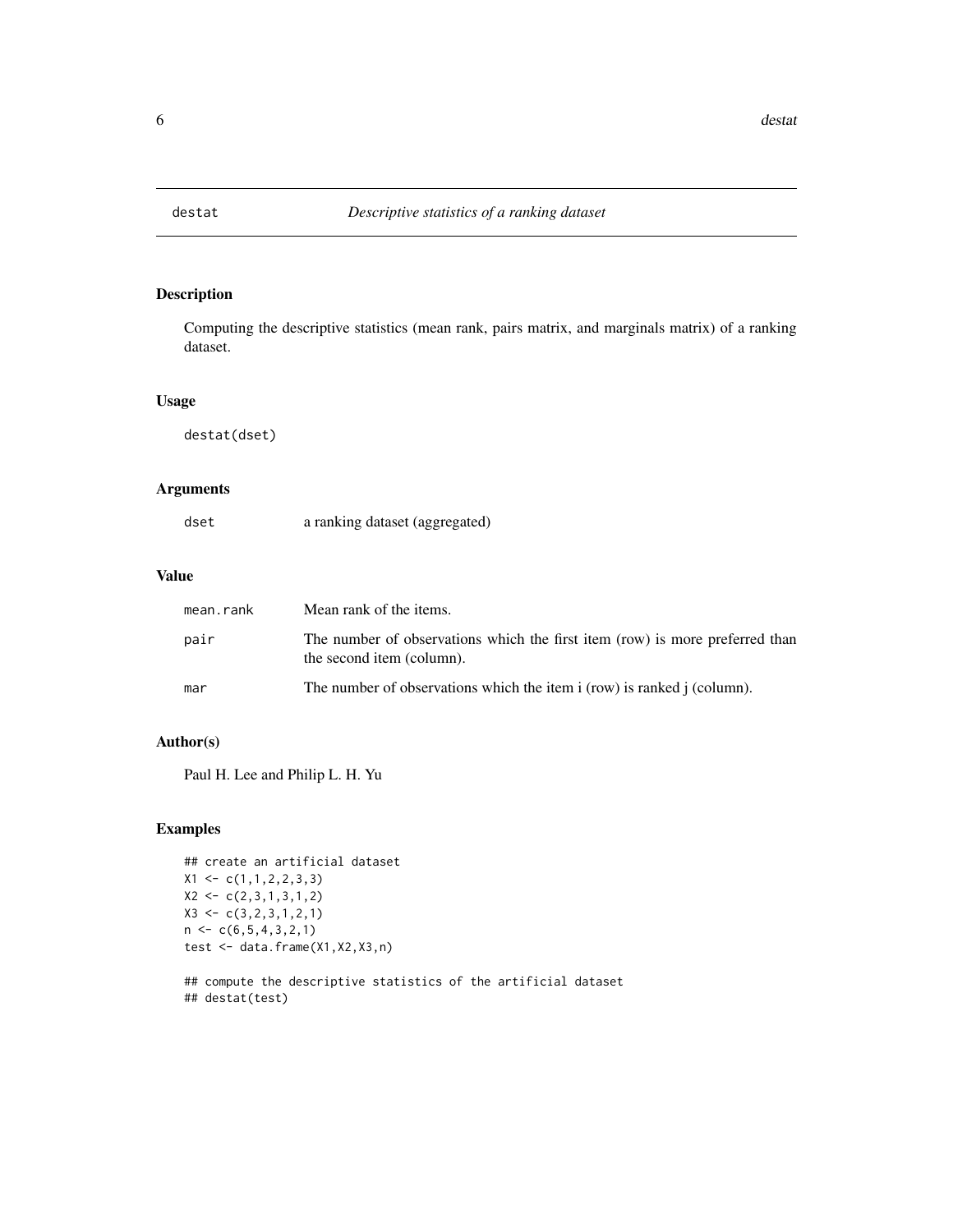<span id="page-6-0"></span>idea *idea*

# Description

Ranking of 5 items according to the similarity with the word "idea".

# Usage

data(idea)

# Format

A data frame with 98 observations on the following 6 variables.

- X1 the rank of word "thought"
- X2 the rank of word "play"
- X3 the rank of word "theory"
- X4 the rank of word "dream"
- X5 the rank of word "attention"
- n number of observations

# Details

98 college students were asked to rank five words according to the similarity with the word "idea". The five words were (1) thought, (2) play, (3) theory, (4) dream, and (5) attention.

#### Source

Fligner, M. A., and Verducci, J. S. (1986) Distance based ranking models. Journal of the Royal Statistical Society Series B, 48(3), 359-369.

# References

Fligner, M. A., and Verducci, J. S. (1986) Distance based ranking models. Journal of the Royal Statistical Society Series B, 48(3), 359-369.

#### Examples

```
data(idea)
## maybe str(idea) ; plot(idea) ...
```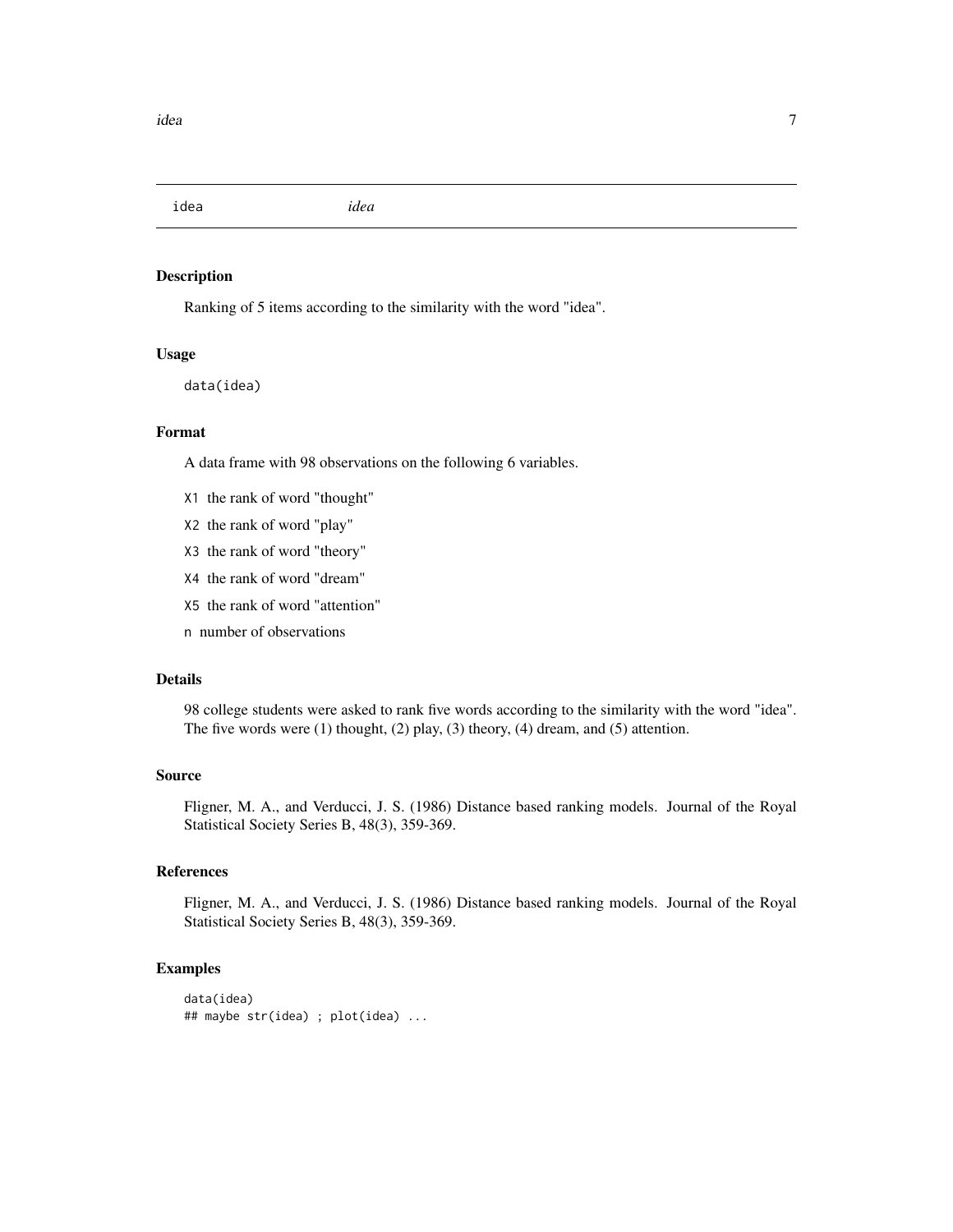<span id="page-7-0"></span>leisure.black *leisure.black*

# Description

Ranking of 3 items according to the preference of the group in an activity.

# Usage

data(leisure.black)

# Format

A data frame with 13 observations on the following 4 variables.

- X1 Male
- X2 Female
- X3 Both
- n number of observations

# Details

13 black women, aged 70-79, were asked whom they would prefer to spend their leisure time.

# Source

Hollander, M. and Sethuraman, J. (1978) Testing for agreement between groups of judges. Biometrika, 65, 403-411.

# References

Marden, J. I. (1995) Analyzing and Modeling Rank Data. Chapman and Hall.

# Examples

```
data(leisure.black)
## maybe str(leisure.black) ; plot(leisure.black) ...
```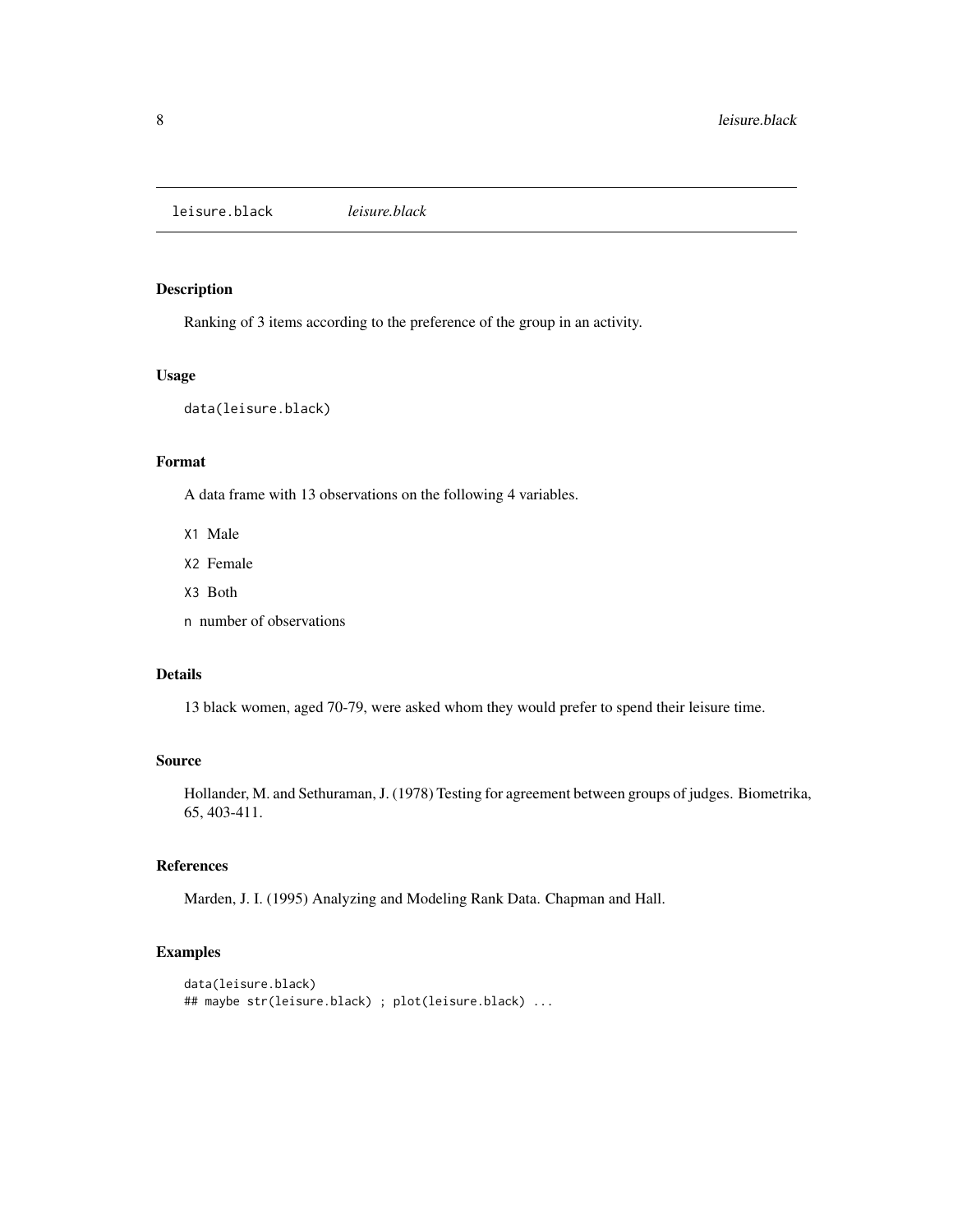<span id="page-8-0"></span>leisure.white *leisure.white*

# Description

Ranking of 3 items according to the preference of the group in an activity.

# Usage

data(leisure.white)

# Format

A data frame with 14 observations on the following 4 variables.

- X1 Male
- X2 Female
- X3 Both
- n number of observations

# Details

14 white women, aged 70-79, were asked whom they would prefer to spend their leisure time.

# Source

Hollander, M. and Sethuraman, J. (1978) Testing for agreement between groups of judges. Biometrika, 65, 403-411.

# References

Marden, J. I. (1995) Analyzing and Modeling Rank Data. Chapman and Hall.

# Examples

```
data(leisure.white)
## maybe str(leisure.white) ; plot(leisure.white) ...
```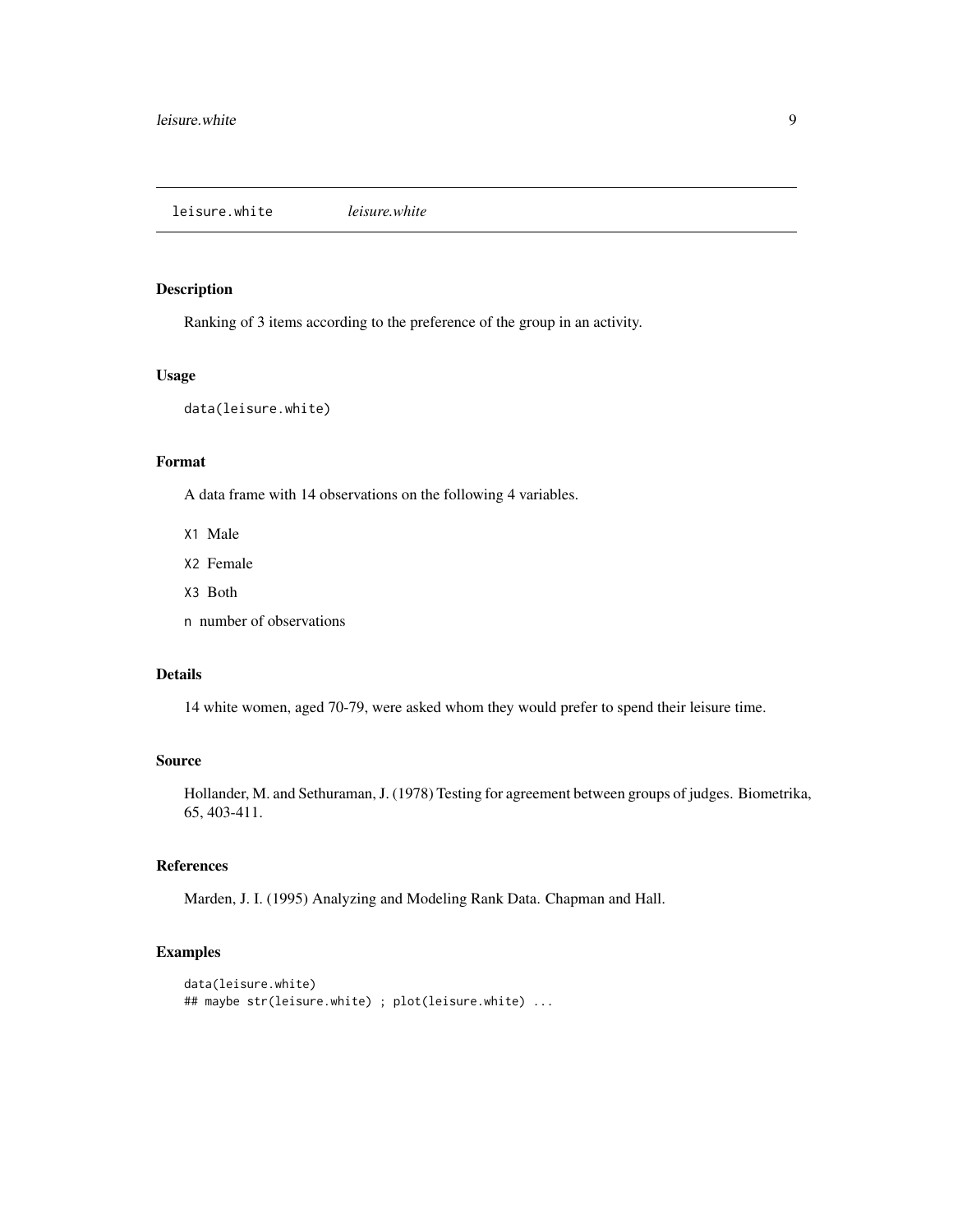<span id="page-9-1"></span><span id="page-9-0"></span>

Predict the ranking of a group of judges based on a training dataset with rankings and covariates. First, for each judge, the k-nearest neighbors (by Euclidean distance) are selected. Second, the prediction of rankings are done based on the rankings of these neighbors. Users can chooce two methods of prediction: by mean rank or by Luce model.

#### Usage

```
local.knn(dset,covariate.test,covariate,knn.k=1,method="mean")
```
# Arguments

| dset      | a ranking dataset for training the k-nearest neighbor.                  |
|-----------|-------------------------------------------------------------------------|
|           | covariate. test the covariates of the judges to be predicted.           |
| covariate | the covariates of the rankings.                                         |
| knn.k     | the number of nearest neighbors to be included. The default value is 1. |
| method    | the prediction method. mean : mean rank, pl : Luce model                |

#### Author(s)

Paul H. Lee and Philip L. H. Yu

#### References

Cheng, W., Dembczynski, K., Hullermeier, E. (2010). Label ranking methods based on the Plackett-Luce model. Proceedings of ICML 2010.

# See Also

[local.knn.cv](#page-10-1)

# Examples

```
## create an artificial dataset
X1 \leftarrow c(1,1,2,2,3,3)X2 \leftarrow c(2,3,1,3,1,2)X3 \leq c(3,2,3,1,2,1)co < -c(6, 5, 4, 3, 2, 1)co.test <- 1.2
train <- data.frame(X1,X2,X3)
```
## local k-nearest neighbor method of the artificial dataset ## local.knn(train,co.test,co)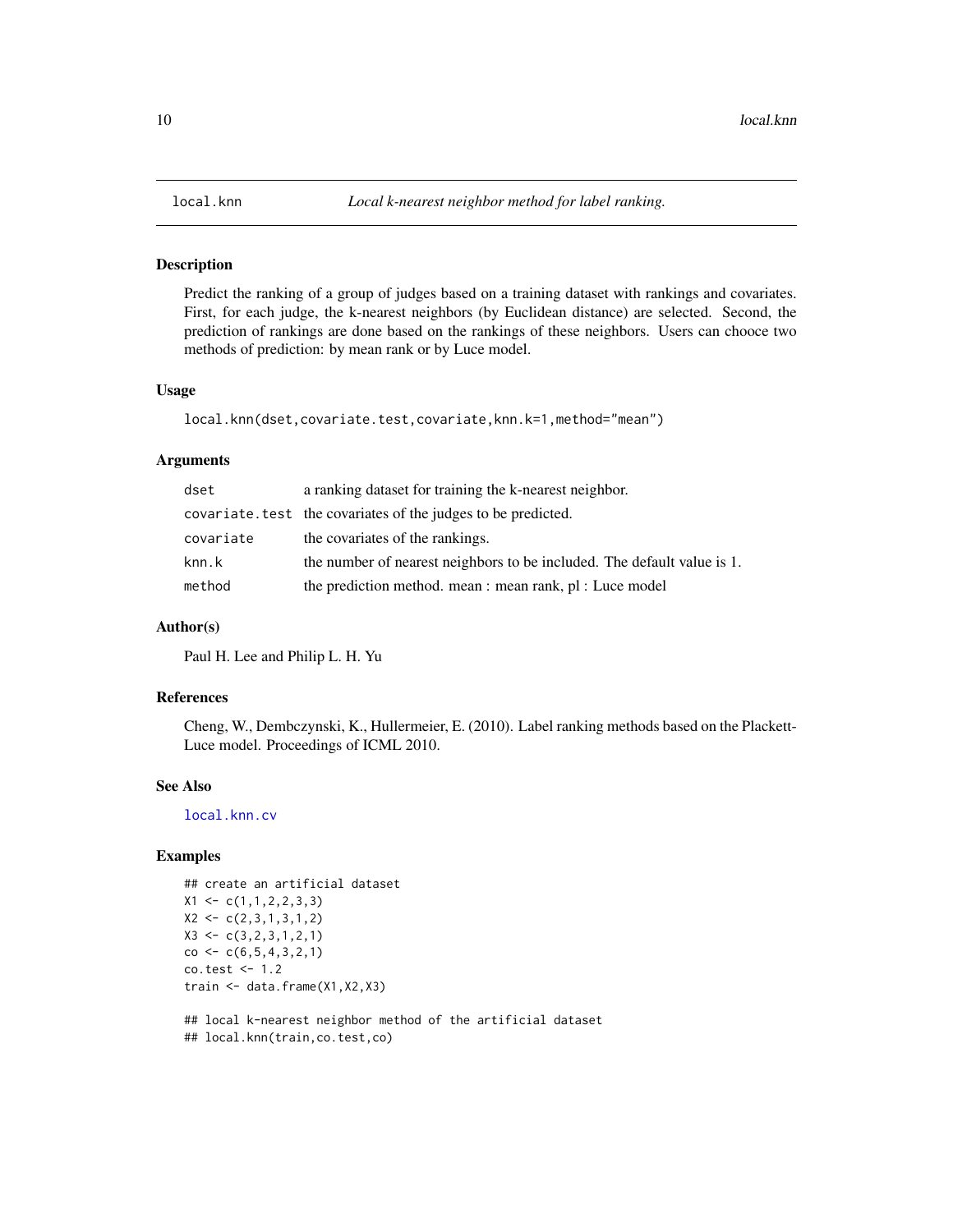<span id="page-10-1"></span><span id="page-10-0"></span>

Local k-nearest neighbor method with the parameter k determined using cross-validation error (defined as the sum of Kendall's distance).

#### Usage

local.knn.cv(dset,covariate.test,covariate,cv=10,k.max=20,method.cv="mean")

#### Arguments

| dset      | a ranking dataset for training the k-nearest neighbor.                         |
|-----------|--------------------------------------------------------------------------------|
|           | covariate. test the covariates of the judges to be predicted.                  |
| covariate | the covariates of the rankings.                                                |
| CV        | the number of cross-validated samples. The default value is 10.                |
| k.max     | the maximum number of nearest neighbors to be tested. The default value is 20. |
| method.cv | the prediction method. mean : mean rank, pl : Luce model                       |

#### Author(s)

Paul H. Lee and Philip L. H. Yu

# References

Cheng, W., Dembczynski, K., Hullermeier, E. (2010). Label ranking methods based on the Plackett-Luce model. Proceedings of ICML 2010.

# See Also

[local.knn](#page-9-1)

# Examples

```
## create an artificial dataset
X1 \leftarrow c(1,1,2,2,3,3)X2 \leq c(2,3,1,3,1,2)X3 \leftarrow c(3, 2, 3, 1, 2, 1)co \leftarrow c(6, 5, 4, 3, 2, 1)co.test <- 1.2
train <- data.frame(X1,X2,X3)
```
## local k-nearest neighbor method of the artificial dataset ## local.knn.cv(train,co.test,co)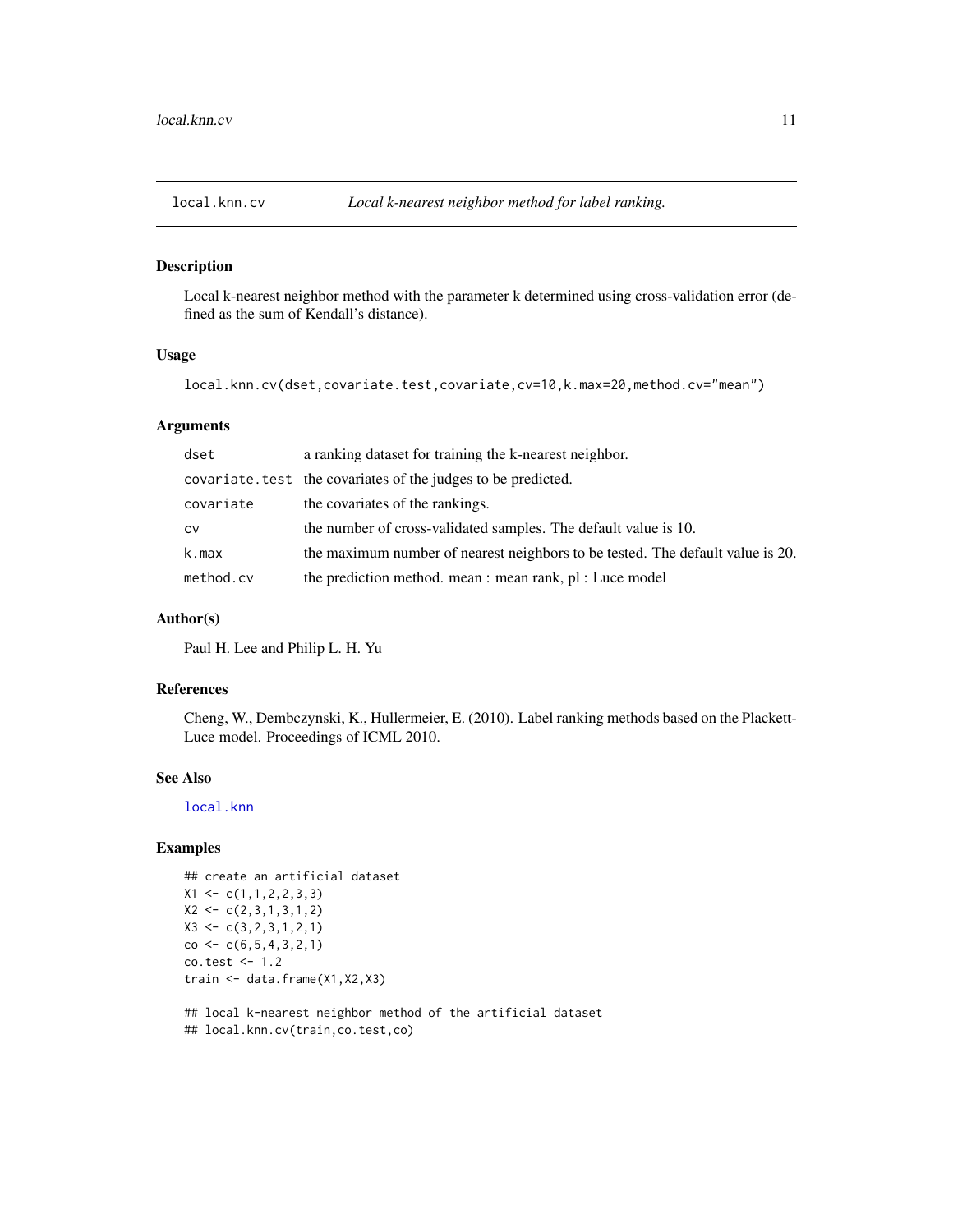<span id="page-11-0"></span>

Display a 2D plot of the position of both judges and items. The items are labeled with consecutive numbers 1, 2, ..., k while the judges are presented as vectors pointing from the origin to their most preferred items.

# Usage

mdpref(dset,rank.vector=FALSE,ndim=2)

# Arguments

| dset        | a ranking dataset                                                                        |
|-------------|------------------------------------------------------------------------------------------|
| rank.vector | The vectors of the rankings at default will be displayed if the value is set to<br>TRUE. |
| ndim        | The number of dimensions extracted from the singular value decomposition.                |

#### Details

Multidimenional preference analysis is a dimension reduction technique which aims to project the high-dimensional ranking data into 2D or 3D plot. Dimension reduction is done using singular value decomposition. Note that the perpendicular projection of the item points onto a judge vector represents the ranking of these items by this judge.

#### Value

| item    | Coordinates of the items.                                               |
|---------|-------------------------------------------------------------------------|
| ranking | Coordinates of the rankings.                                            |
| explain | Proportion of variance explained by the number of dimensions specified. |

# Author(s)

Paul H. Lee and Philip L. H. Yu

# References

Carroll, J. D. (1972) Individual differences and multidimensional scaling. In Shepard, R. N., Ronney, A. K., and Nerlove, S. B. (eds.)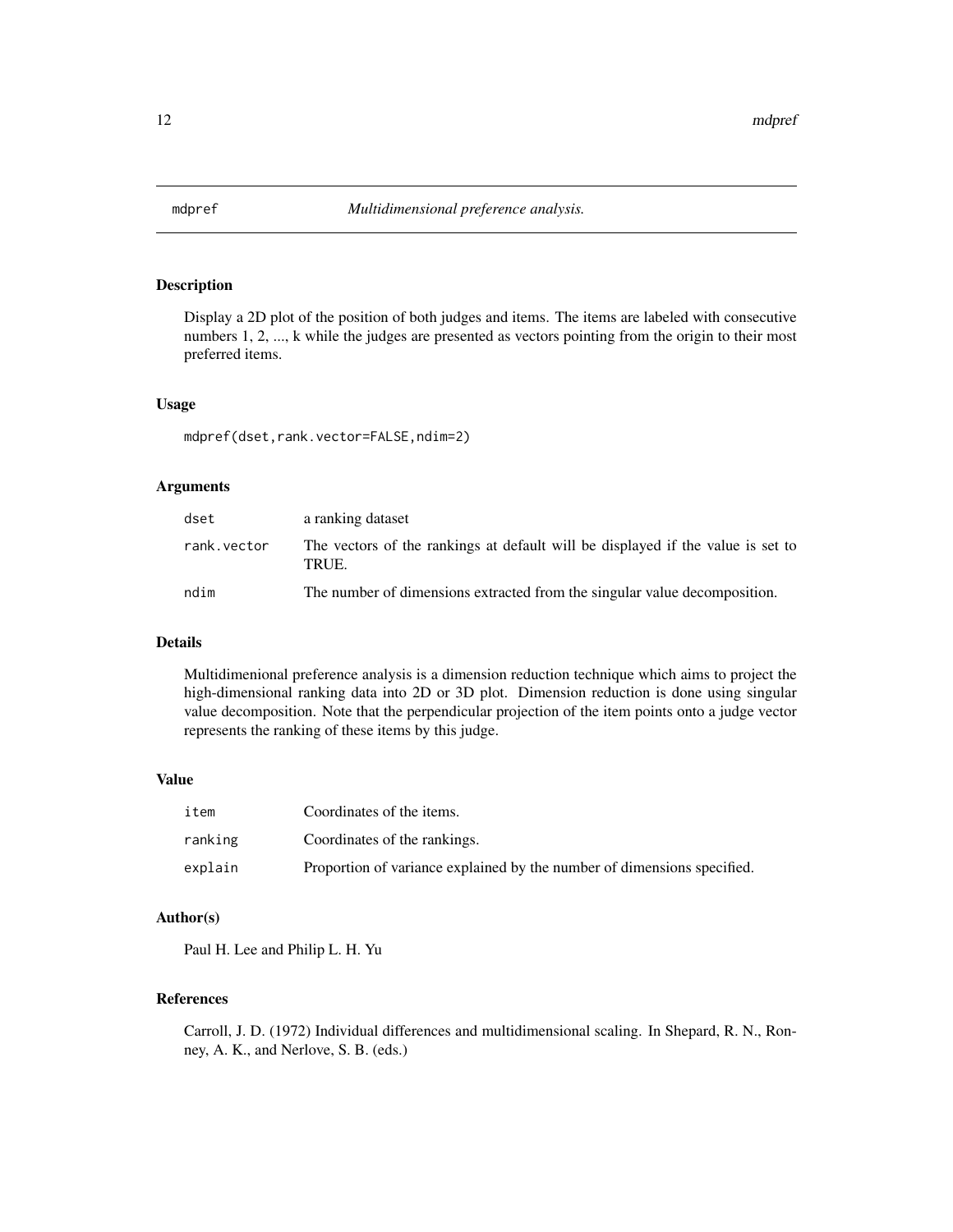#### <span id="page-12-0"></span>phicom and the state of the state of the state of the state of the state of the state of the state of the state of the state of the state of the state of the state of the state of the state of the state of the state of the

#### Examples

```
## create an artificial dataset
X1 \leftarrow c(1,1,2,2,3,3)X2 \leftarrow c(2,3,1,3,1,2)X3 \leftarrow c(3, 2, 3, 1, 2, 1)n \leq c(6,5,4,3,2,1)test <- data.frame(X1,X2,X3,n)
## multidimensional preference analysis of the artificial dataset
## mdpref(test,rank.vector=TRUE)
```
phicom *phi-component Models*

#### Description

phi-component Models for ranking data. The distance-based models assume that rankings closer to the modal ranking are more likely to be observed. Phi-component models are extensions of distance-based models with Kendall's distance by allowing weights at different stages.

#### Usage

phicom(dset)

#### Arguments

dset a ranking dataset (aggregated)

# Details

Fit the phi-component models for the dataset and return a mle object. Standard methods on mle (e.g., @coef, @vcov) apply. The modal ranking and the Chi-square residual are given in the output.

#### Author(s)

Paul H. Lee and Philip L. H. Yu

#### References

Fligner, M. A., and Verducci, J. S. (1986) Distance based ranking models. Journal of the Royal Statistical Society Series B, 48(3), 359-369.

#### See Also

[dbm](#page-4-1)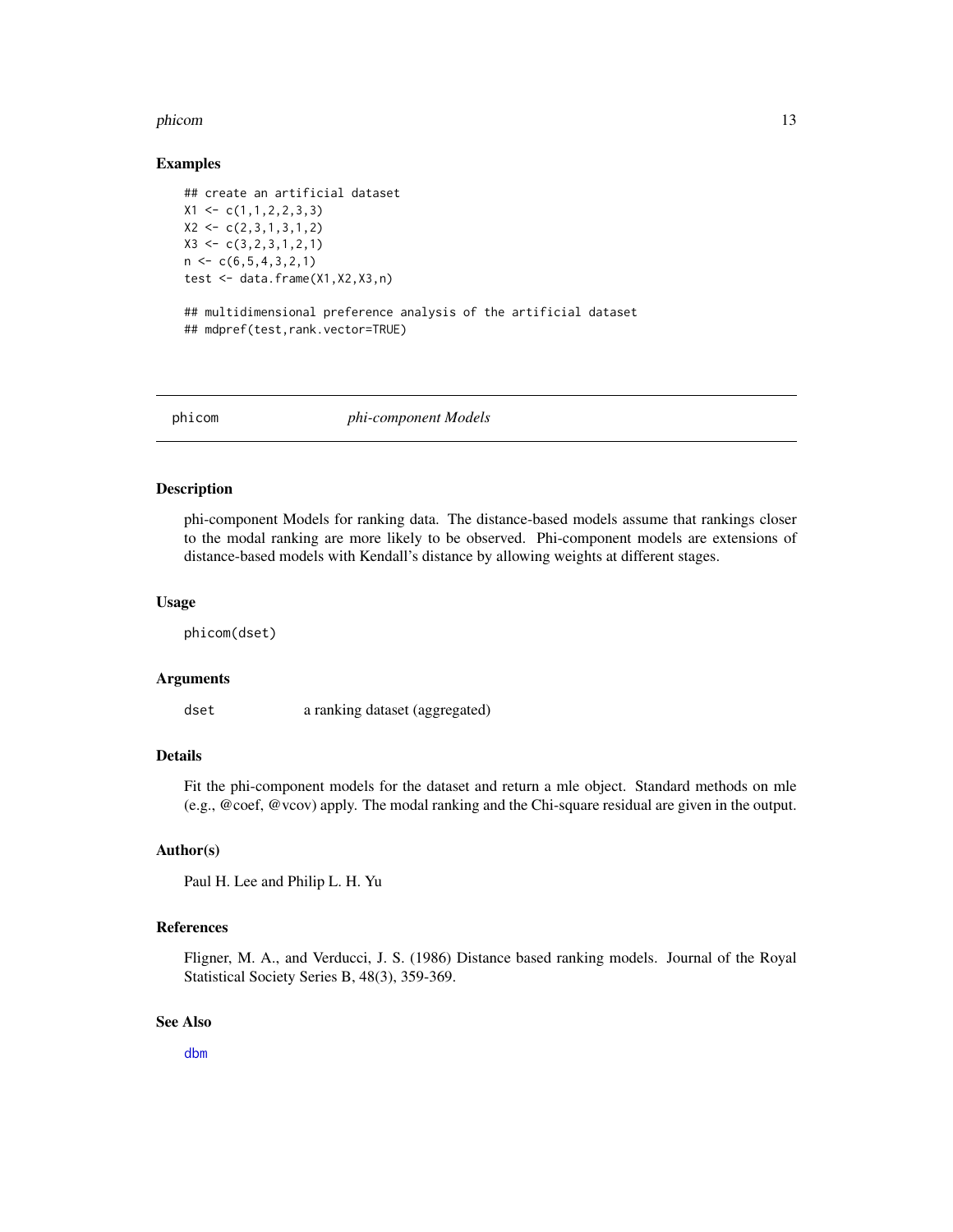# Examples

```
## create an artificial dataset
X1 \leftarrow c(1,1,2,2,3,3)X2 \leftarrow c(2,3,1,3,1,2)X3 \leftarrow c(3, 2, 3, 1, 2, 1)n \leq c(6,5,4,3,2,1)test <- data.frame(X1,X2,X3,n)
## fit the phi-component model
## phicom(test)
```
<span id="page-13-1"></span>pl *The Luce Models*

# Description

The Luce Models for ranking data. The Luce models assumed that the rankings of the items are proportional to the item parameters.

### Usage

pl(dset)

#### Arguments

dset a ranking dataset (aggregated)

# Details

Fit the Luce models for the dataset and return a mle object. Standard methods on mle (e.g., @coef, @vcov) apply. The Chi-square residual are given in the output.

# Author(s)

Paul H. Lee and Philip L. H. Yu

# References

Luce, R. D. (1959) Individual Choice Behavior. New York: Wiley.

# See Also

[rinv](#page-16-1)

<span id="page-13-0"></span>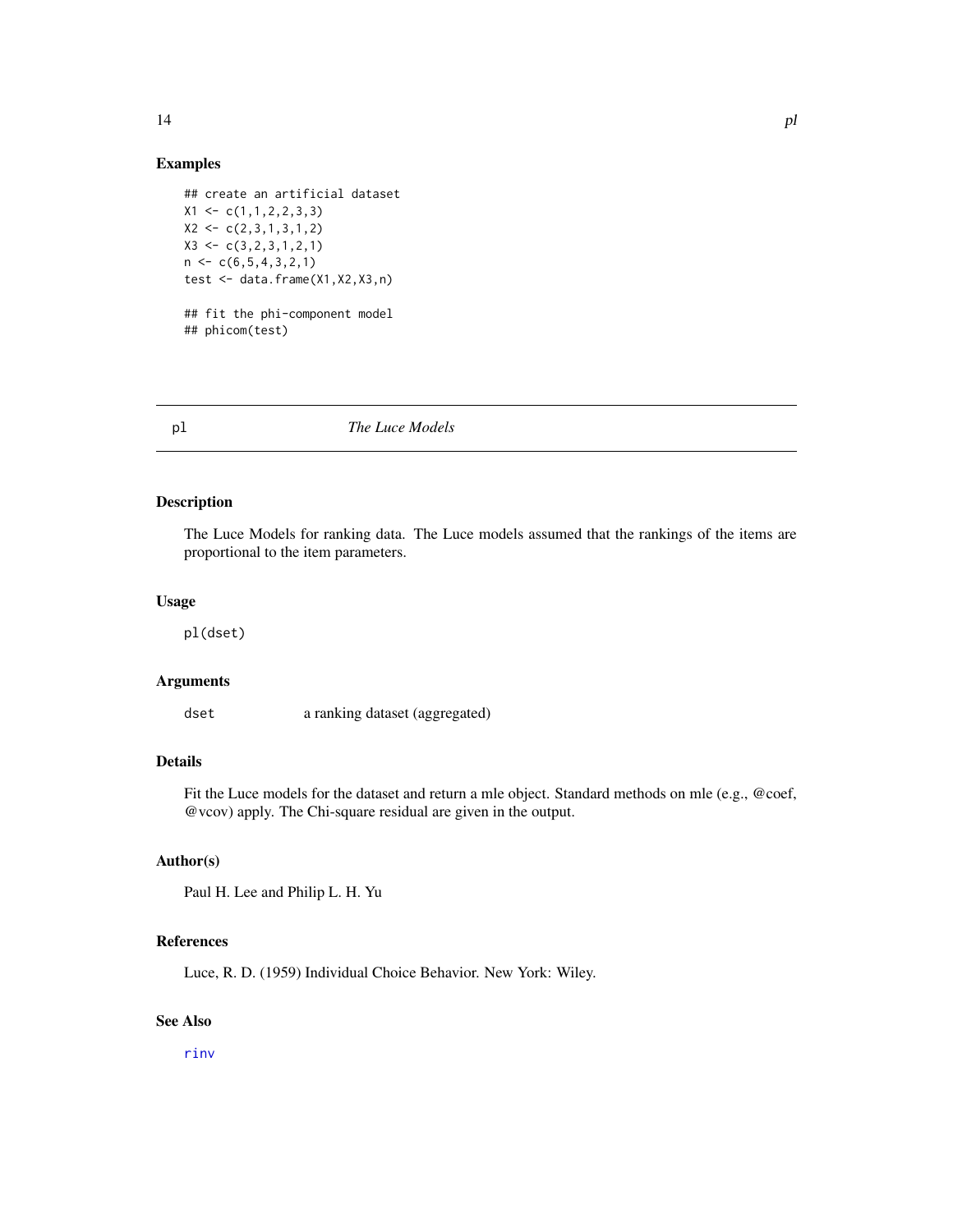# <span id="page-14-0"></span>Examples

## create an artificial dataset  $X1 \leftarrow c(1,1,2,2,3,3)$  $X2 \leq c(2,3,1,3,1,2)$  $X3 \leftarrow c(3, 2, 3, 1, 2, 1)$  $n \leftarrow c(6, 5, 4, 3, 2, 1)$ test <- data.frame(X1,X2,X3,n) ## fit the Luce model ## pl(test)

Probability Models for Ranking Data *Probability Models for Ranking Data*

# Description

Probability models for ranking data.

# Details

| Package:  | pmr              |
|-----------|------------------|
| Type:     | Package          |
| Version:  | 1.2.5            |
| Date:     | 2015-05-14       |
| Depends:  | stats4, graphics |
| License:  | $GPL-2$          |
| LazyLoad: | yes              |

This package includes various probability models for ranking data. Current, only complete rankings are supported by this package.

# Author(s)

Paul H. Lee and Philip L. H. Yu

Maintainer: Paul H. Lee <honglee@graduate.hku.hk>

# References

Marden, J. I. (1995) Analyzing and Modeling Rank Data. Chapman and Hall.

Lee, P. H., and Yu, P. L. H. (2013) An R package for analyzing and modeling ranking data. BMC Medical Research Methodology, 13, 65.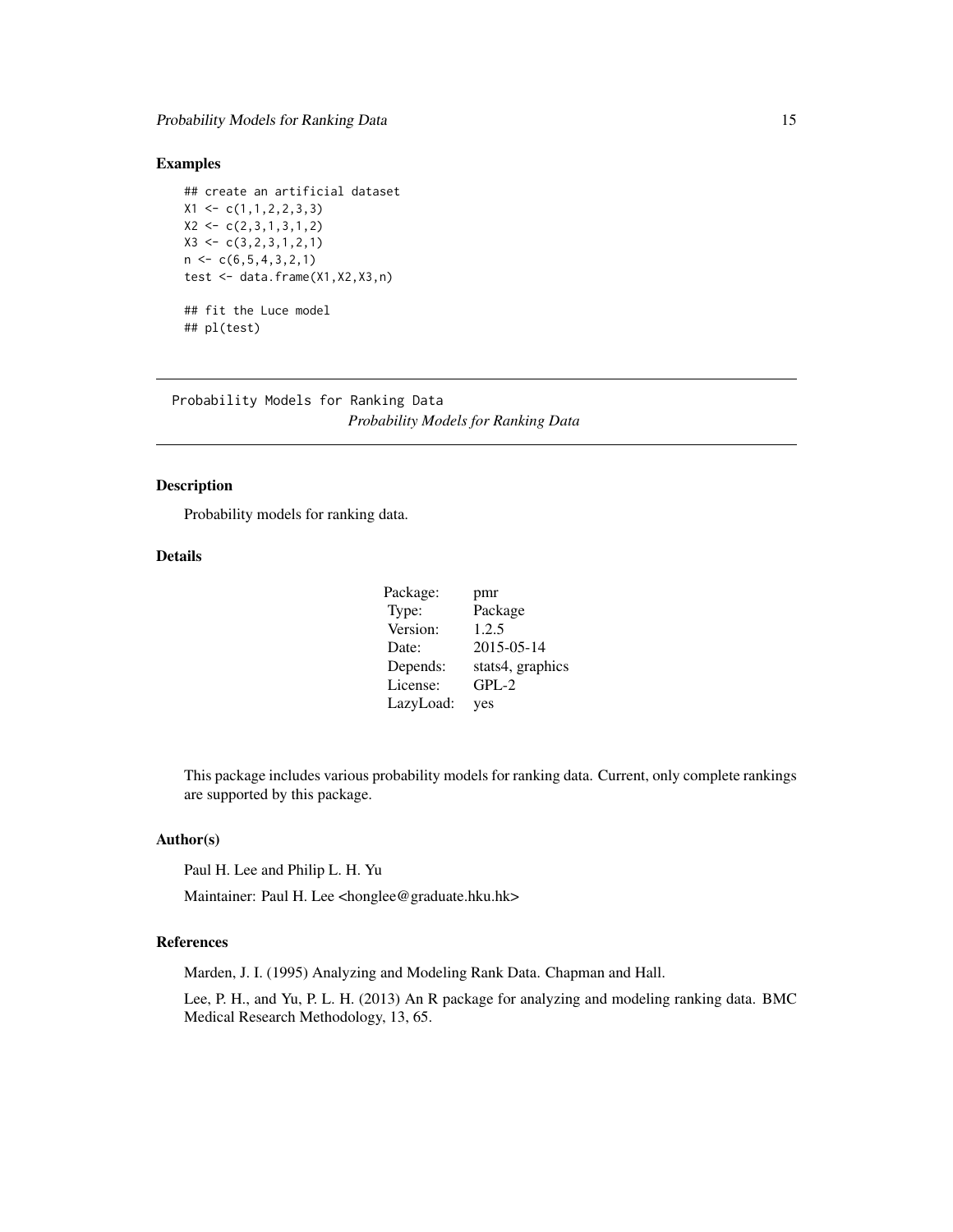<span id="page-15-0"></span>

Turn individual rankings into a summary matrix.

### Usage

rankagg(dset)

# Arguments

dset each row represent a single ranking

# Value

Return the dataset which summarize the original ranking data.

#### Author(s)

Paul H. Lee and Philip L. H. Yu

# Examples

```
## create an artificial dataset
X1 \leftarrow c(1,1,2,2,3,3)X2 \leftarrow c(2,3,1,3,1,2)X3 \leftarrow c(3, 2, 3, 1, 2, 1)test <- data.frame(X1,X2,X3)
## aggregate the ranking of all the observations and create a summary matrix
## test2 <- rankagg(test)
```
rankplot *Visualizing rankings of 3 or 4 items by plot.*

#### Description

Display rankings of 3 items by hexagon and 4 items by truncated octahedron. Each line linking two points represents a Kendall distance of one. The size of the point is proportional to the frequency of that particular ranking.

#### Usage

rankplot(dset,trans=FALSE,label.type="item", circle.col="black", circle.bg=FALSE)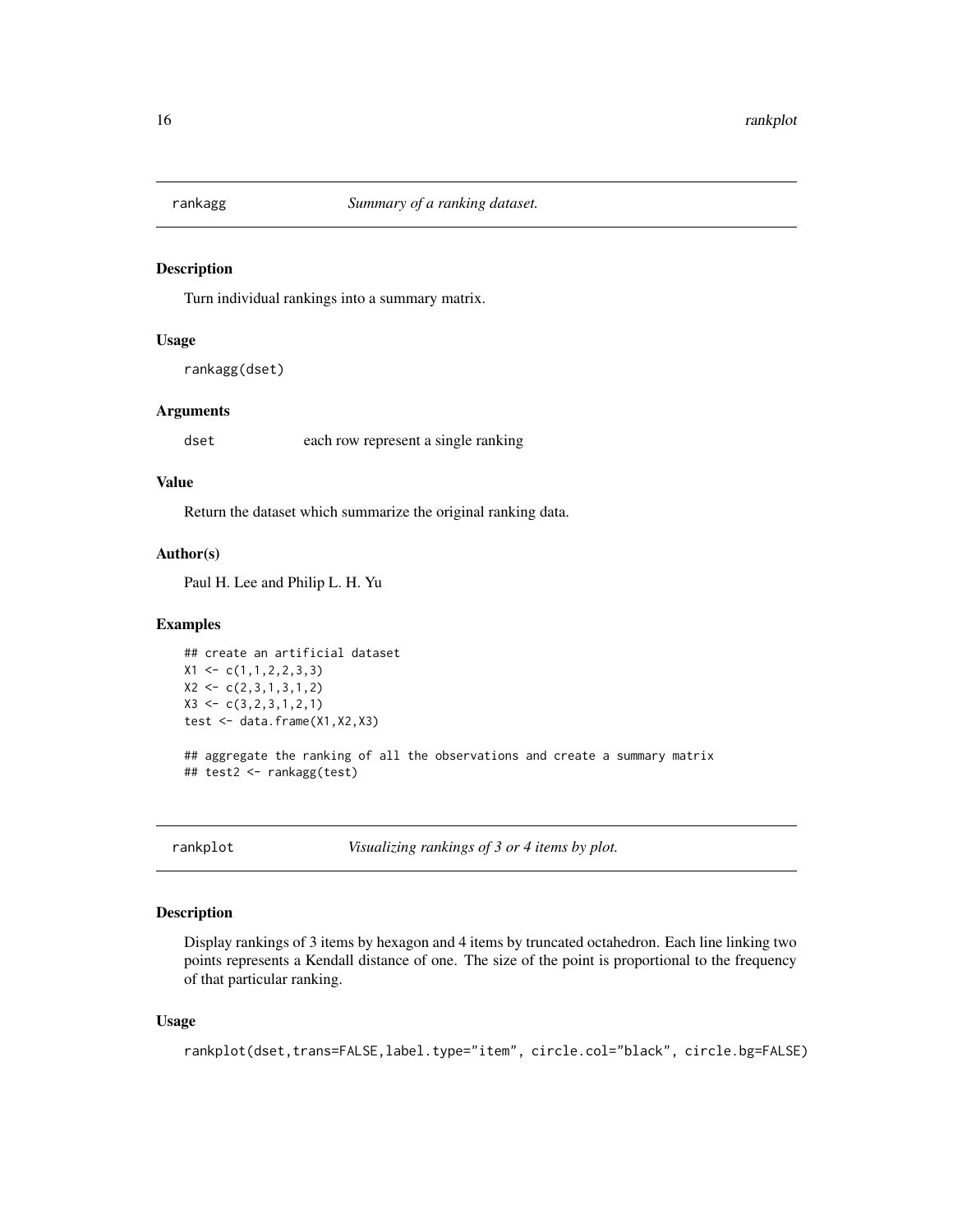<span id="page-16-0"></span>rinv 17

#### Arguments

| dset       | a ranking dataset                                                                                                                                             |
|------------|---------------------------------------------------------------------------------------------------------------------------------------------------------------|
| trans      | (For 4-item ranking dataset) Another representation of the rankings.                                                                                          |
| label.type | The type of label for rankings to be displayed (default is item). ranking : rank-<br>ing, ordering: ordering with item numbers, item: ordering with alphabets |
| circle.col | The colour of the circles (default is black).                                                                                                                 |
| circle.bg  | The colour of the background of the circles (default is none).                                                                                                |

# Details

As a ranking dataset of k items can be represented in k-1 dimensions, ranking data with 3 or 4 items can be represented in graphs without losing any information. For visualization of ranking data with more items, multidimensional preference analysis can be used.

#### Author(s)

Paul H. Lee and Philip L. H. Yu

#### References

Thompson, G. L. (1993). Graphical techniques for ranked data. In Fligner, M. A., and Verducci, J. S. (eds.) Probability Models and Statistical Analyses for Ranking Data, pp. 294-298.

# Examples

```
## create an artificial dataset
X1 \leftarrow c(1,1,2,2,3,3)X2 \leftarrow c(2,3,1,3,1,2)X3 \leftarrow c(3, 2, 3, 1, 2, 1)n \leq c(6,5,4,3,2,1)test \leq data.frame(X1, X2, X3, n)## plotting the artificial dataset in a hexagon
```
## rankplot(test)

<span id="page-16-1"></span>rinv *Inverse of a ranking dataset.*

#### Description

Computing the inverse of a summarized (or aggregated) ranking dataset. The function rankagg can be used to created a summarized ranking dataset from individual rankings.

#### Usage

rinv(dset)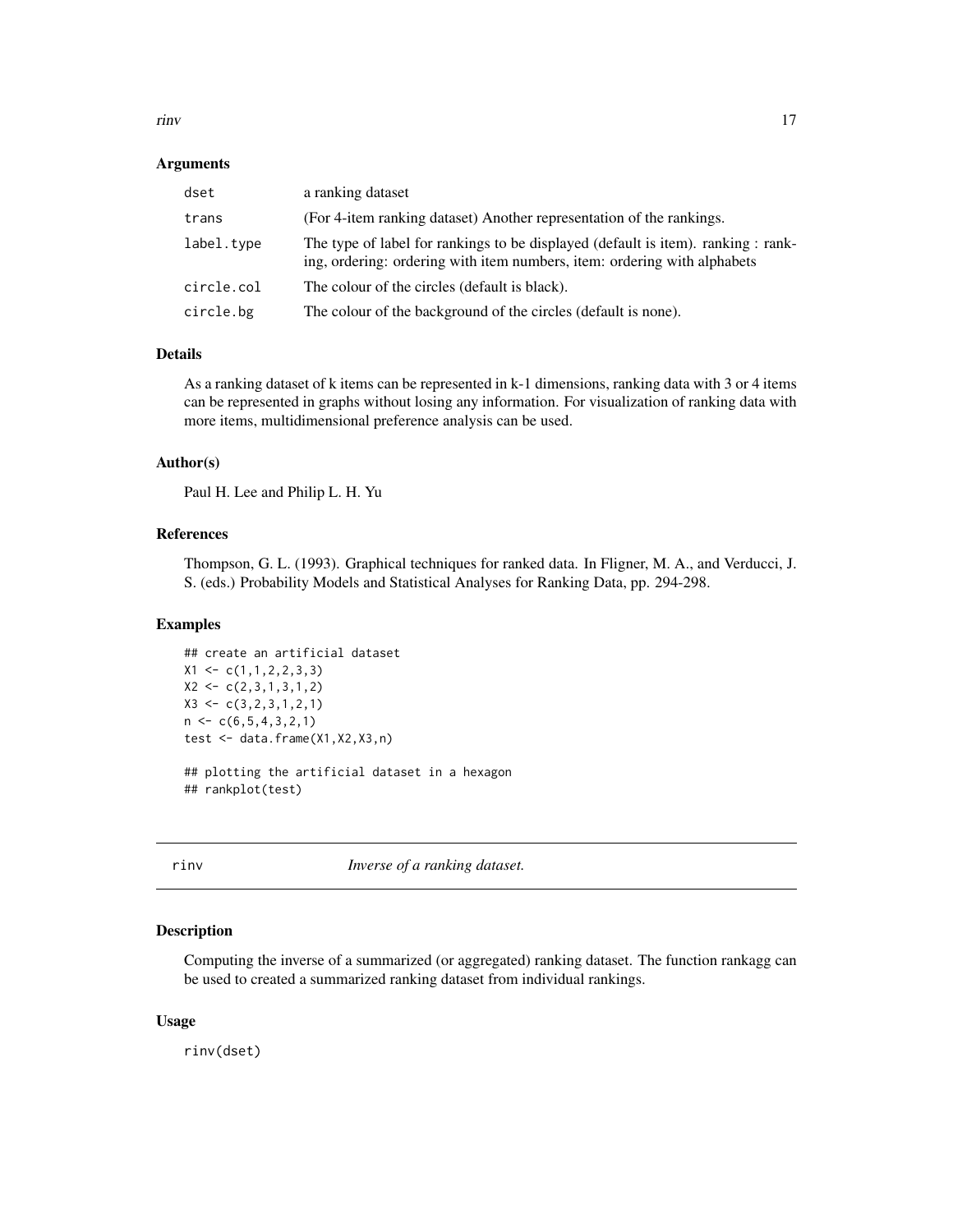#### <span id="page-17-0"></span>Arguments

dset a ranking dataset

#### Value

Return the dataset which is the orderings of the original ranking data.

# Author(s)

Paul H. Lee and Philip L. H. Yu

# Examples

```
## create an artificial dataset
X1 \leftarrow c(1, 1, 2, 2, 3, 3)X2 \leftarrow c(2,3,1,3,1,2)X3 \leftarrow c(3, 2, 3, 1, 2, 1)n \leq C(6, 5, 4, 3, 2, 1)test <- data.frame(X1,X2,X3,n)
```

```
## compute the inverse of the artificial dataset
## rinv(test)
```
rol *The Rank-ordered Logit Models*

# Description

The Rank-ordered Logit (ROL) Models for ranking data. ROL models are extensions of the Luce models by incorporating covariates.

# Usage

rol(dset, covariate)

# **Arguments**

| dset      | a ranking dataset                     |
|-----------|---------------------------------------|
| covariate | the covariates of the ranking dataset |

# Details

Fit the rank-ordered logit models for the dataset and return a mle object. Standard methods on mle (e.g., @coef, @vcov) apply. By default, the intercept term is included.

# Author(s)

Paul H. Lee and Philip L. H. Yu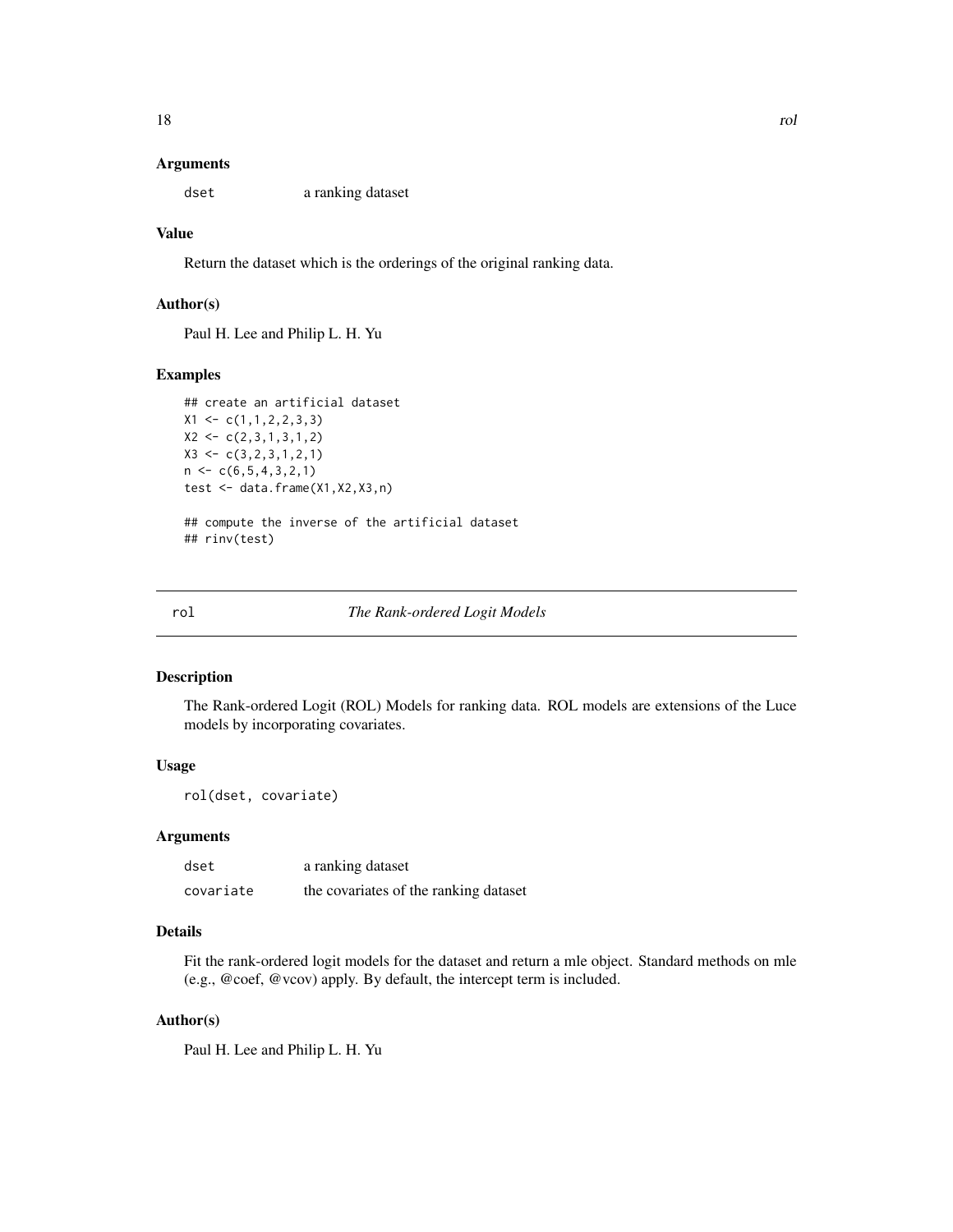<span id="page-18-0"></span>song the state of the state of the state of the state of the state of the state of the state of the state of the state of the state of the state of the state of the state of the state of the state of the state of the state

## References

Beggs, S., Cardell, S., and Hausman, J. (1981) Assessing the potential demand for electric cars. Journal of Econometrics, 16: 1-19.

Chapman, R. G., and Staelin, R. (1982) Exploiting rank ordered choice set data within the stochastic utility model. Journal of Market Research, 19:288-301.

Hausman, J., and Ruud, P. A. (1987) Specifying and testing econometric models for rank-ordered data. Journal of Econometrics, 34:83-104.

# See Also

[pl](#page-13-1)

#### Examples

```
## create an artificial dataset
X1 \leftarrow c(1,1,2,2,3,3)X2 \leftarrow c(2,3,1,3,1,2)X3 \leftarrow c(3, 2, 3, 1, 2, 1)X4 \leftarrow c(6, 5, 4, 3, 2, 1)test <- data.frame(X1,X2,X3)
## fit the Luce model
## rol(test,X4)
```
song *song*

#### Description

Ranking of 5 items according to the similarity with the word "song".

#### Usage

data(song)

# Format

A data frame with 83 observations on the following 6 variables.

- X1 the rank of word "score"
- X2 the rank of word "instrument"
- X3 the rank of word "solo"
- X4 the rank of word "benediction"
- X5 the rank of word "suit"
- n number of observations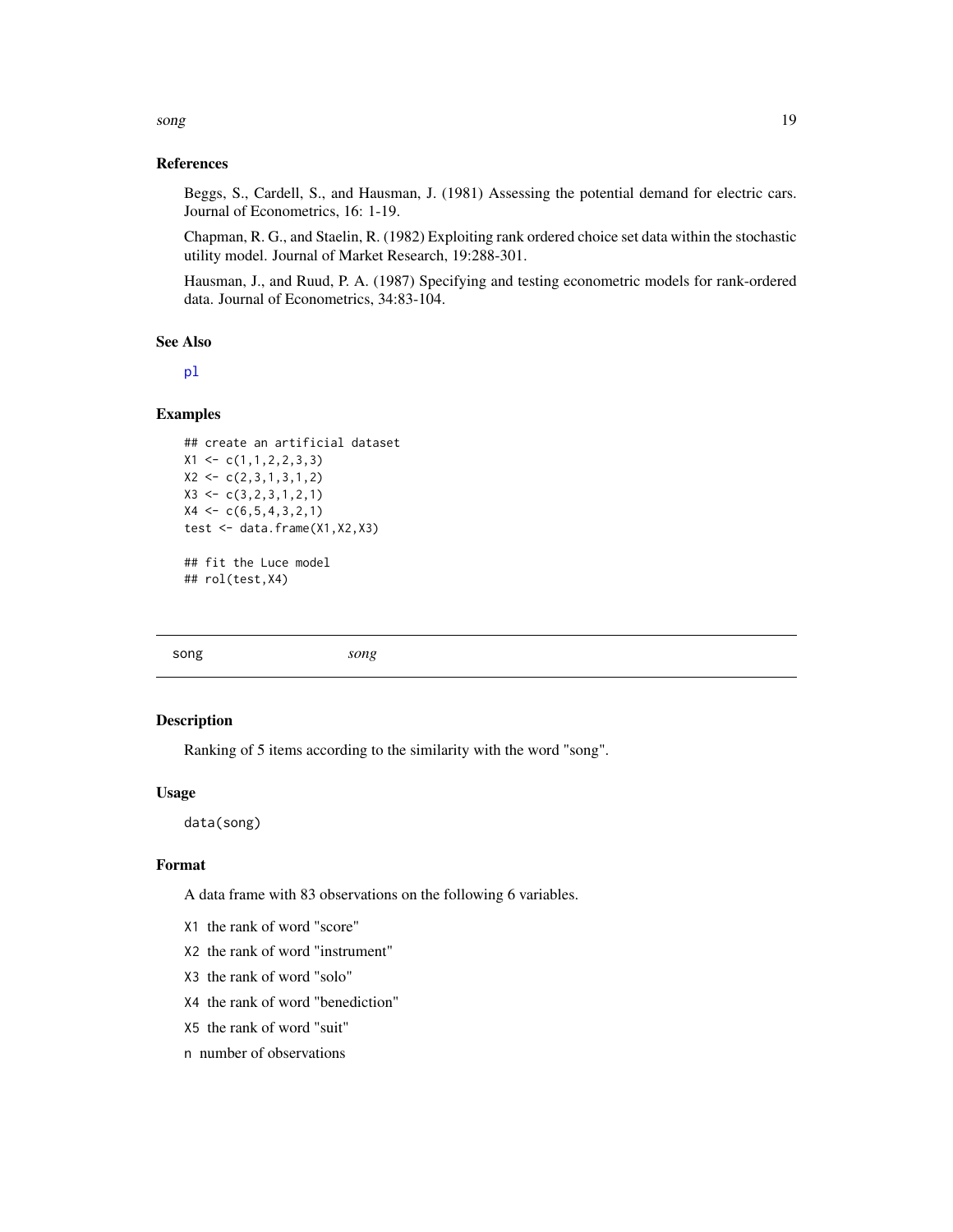# <span id="page-19-0"></span>Details

83 college students were asked to rank five words according to the similarity with the word "song". The five words were (1) score, (2) instrument, (3) solo, (4) benediction, and (5) suit.

#### Source

Critchlow, D. E., Fligner, M. A., and Verducci, J. S. (1991) Probability models on rakning. Journal of Mathematical Psychology, 35, 294-318.

# References

Critchlow, D. E., Fligner, M. A., and Verducci, J. S. (1991) Probability models on rakning. Journal of Mathematical Psychology, 35, 294-318.

#### Examples

```
data(song)
## maybe str(song) ; plot(song) ...
```
<span id="page-19-1"></span>wdbm *Weighted Distance-based Models*

#### Description

Weighted Distance-based Models for ranking data. The distance-based models assume that rankings closer to the modal ranking are more likely to be observed. Weighted distance-based models are extensions of distance-based models with by allowing weights for different items.

# Usage

wdbm(dset, dtype="tau")

#### Arguments

| dset  | a ranking dataset (aggregated)                                                                                                            |
|-------|-------------------------------------------------------------------------------------------------------------------------------------------|
| dtype | type of weighted distance between two rankings. tau: Kendall's tau, rho:<br>Spearman's rho, rho2 : Spearman's rho square, foot : footrule |

#### Details

Fit the weighted distance-based models for the dataset and return a mle object. Standard methods on mle (e.g., @coef, @vcov) apply. The modal ranking and the Chi-square residual are given in the output.

# Author(s)

Paul H. Lee and Philip L. H. Yu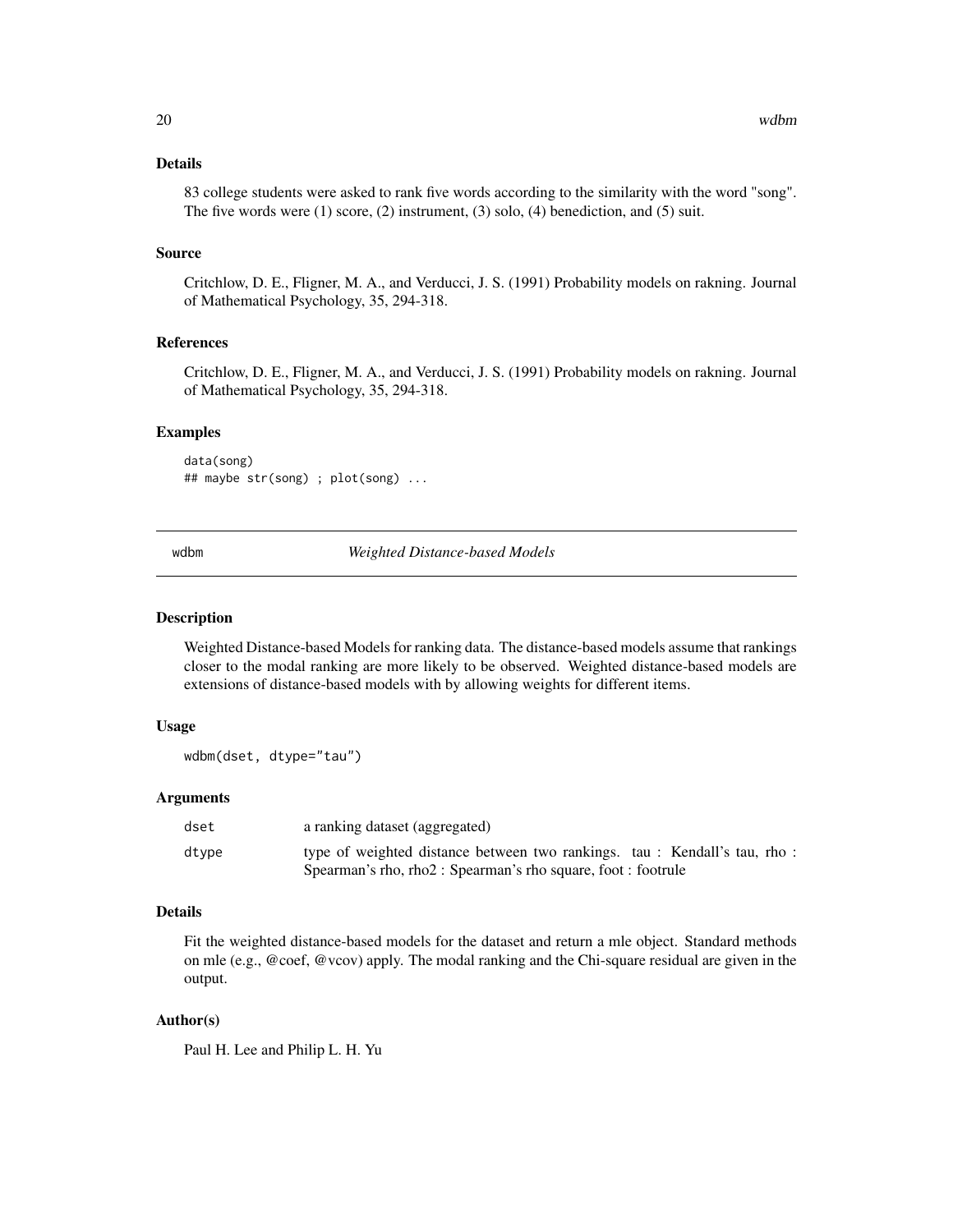#### <span id="page-20-0"></span> $wdbm$  21

# References

Lee, P. H., and Yu, P. L. H. (2010) Distance-based tree models for ranking data. Computational Statistics and Data Analysis, 54(6), 1672-1682.

Lee, P. H., and Yu, P. L. H. (2012) Mixtures of weighted distance-based models for ranking data with applications in political studies. Computational Statistics and Data Analysis, 56(8), 2486-2500.

# See Also

[dbm](#page-4-1)

# Examples

```
## create an artificial dataset
X1 \leftarrow c(1,1,2,2,3,3)X2 \leftarrow c(2,3,1,3,1,2)X3 \leftarrow c(3, 2, 3, 1, 2, 1)n < -c(6, 5, 4, 3, 2, 1)test <- data.frame(X1,X2,X3,n)
```
## fit the weighted distance-based model with Spearman's foot distance ## wdbm(test,dtype="foot")